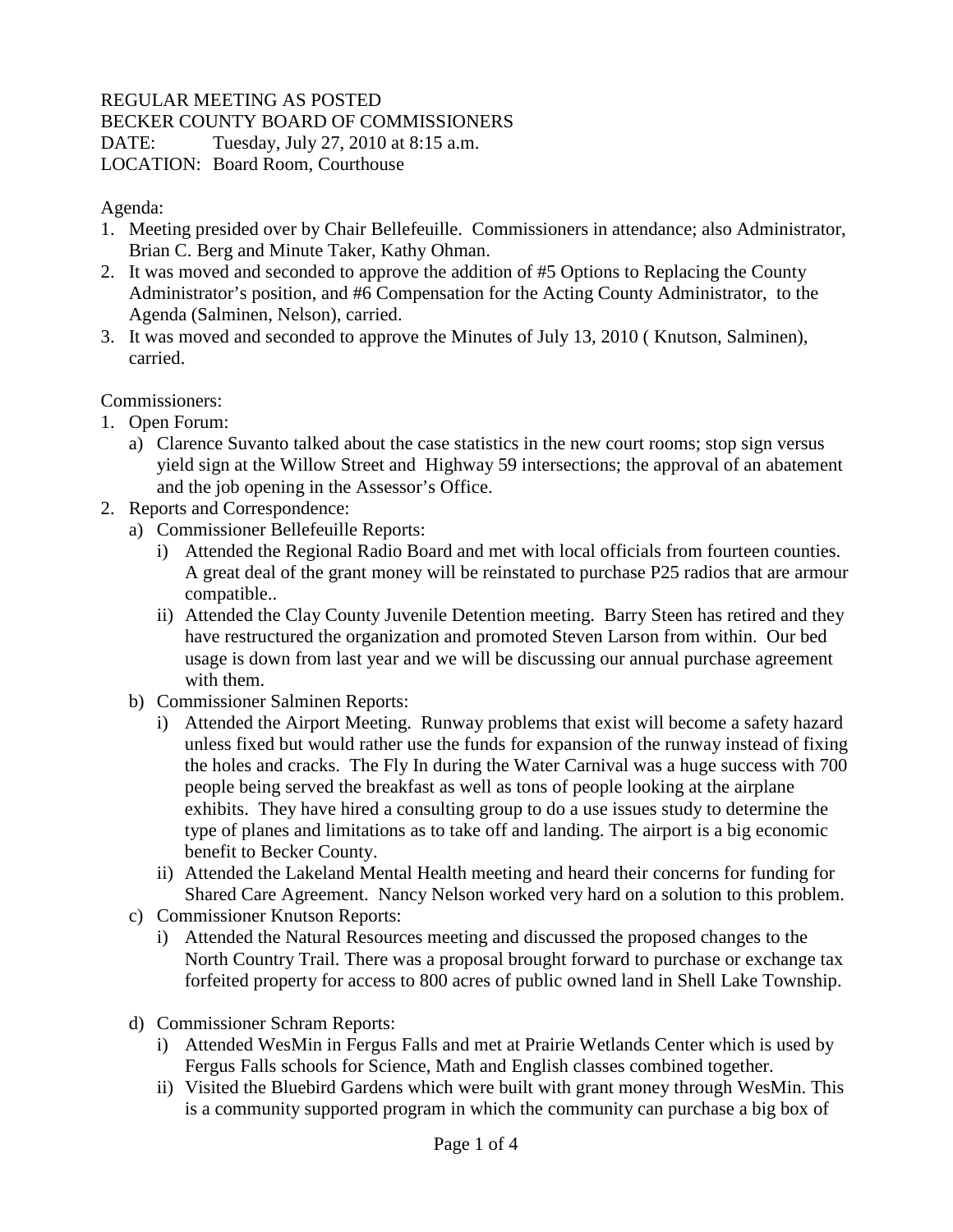mixed vegetables for \$500.00 or \$250.00 for a small box. Young people come here to learn about vegetable farming. They provided technical assistance and a grant to Wadena for trees.

- iii) The City wants to move proposed building site of the Historical Society southeasterly across the street from the present building. They held an open house in July which was hosted by the Heart of Lakes Geneology and Historical society. They will be at the Becker County Fair in the log cabin.
- iv) The City decided to go with the concrete proposal for the North Washington project.
- v) Timber sales on the larger tracts of land received more bids than the smaller tracts.
- e) Commissioner Nelson Reports:
	- i) Attended the Becker County Soil and Water Conservation meeting. State aid has been reduced in three areas, so request for funding may increase by about 7%.
	- ii) Boyer Lake has the control structure in place and the barriers have been removed from Highway 10.
- 3. Appointments:
	- a) There were no appointments.
- 4. Temporary Personnel for the County Administrator's Office:

 a) It was moved and seconded to have the Acting County Administrator hire temporary help for a 40 hour work week until the situation resolves itself. (Salminen, Schram), carried.

5. Process for replacing the County Administrator:

 a)It was moved and seconded to appoint a committee consisting of Commissioner Larry Knutson, Commissioner Barry Nelson and County Attorney Mike Fritz to look at the options to replacing that position.(Salminen, Nelson), carried.

- 6. Compensation for the Acting County Administrator:
	- a) It was moved and seconded to put Acting County Administrator Nancy Grabanski at step 6 at Administrator's level to compensate for added duties. (Nelson, Schram), carried.
- Auditor-Treasurer, Ryan Tangen presented:

a) It was moved and seconded to approve Resolution 07.10.2B to approve the gambling application for exempt permit to conduct a raffle for the West Central Waterfowlers on September 18, 2010 at the Callaway Community Center. (Schram, Nelson), carried. b) It was moved and seconded to approve a one day temporary liquor license to the Detroit Lakes Jaycees for a party at a private residence on August 14, 2010. (Nelson, Schram), carried. It was moved and seconded to approve Resolution  $07.10.2C$  for the repurchase of tax forfeited land for Christopher D. Wacker, parcel number 11.0033.002. (Knutson, Schram), carried.

Finance Committee Minutes, Ryan Tangen presented:

- 1. It was moved and seconded to approve the Claims with the over 90 day claims (1) Steichers Inc. for the amount of \$330.22; and the Auditor's Warrants for 7/13/2010 in the amount of \$44,563.32 and 7/20/2010 in the amount of \$1,019.80. (Nelson, Salminen), carried.
- 2. The Human Services claims were reviewed and it was recommended to approve as presented.
- 3. It was recommended by the Finance Committee to approve Resolution 07.10.2A to authorize the filling of a vacancy in a Child Protection Specialist position;
- 4. It was recommended by the Finance Committee to approve the Human Service's request to renew the Becker County Workshop lease.
- 5. It was recommended by the Finance Committee to approve the request to purchase a refrigerator for vaccine for Community Health.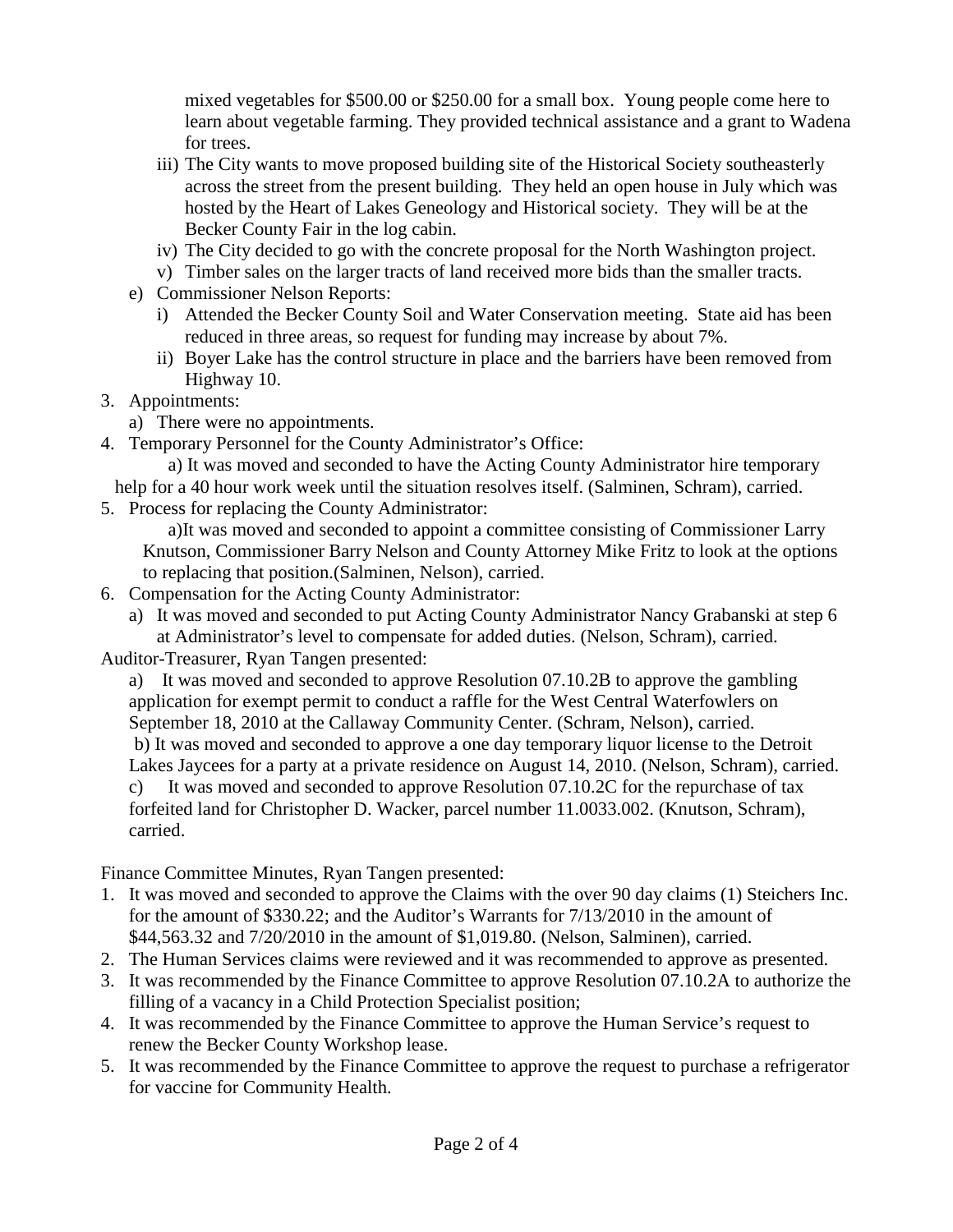- 6. It was recommended by the Finance Committee to approve the request to purchase two stadiometers for Community Health.
- 7. It was recommended to approve and accept the Cash Comparison and Investment Summary for June as presented.
- 8. It was moved and seconded to approve the West Central Regional Juvenile Center contract for 3.5 beds for the total amount of \$252,875.00 for the year. (Nelson, Knutson), carried.

Assessor, Steve Skoog presented:

1 . It was moved and seconded to approve the abatement for PIN 05.0181.000 Carsonville Township for \$218.00 , for PIN 05.0179.000 Carsonville Township for \$134.00, for PIN 05.0187.000 Carsonville Township for \$544.00, for PIN 28.0265.000 Shell Lake Township for \$54.00, for PIN 37.0040.000 Wolf Lake Township for \$378.00 (Nelson, Salminen), carried. (Nelson, Salminen), carried.

Human Resources Director, Nancy Grabanski presented Union Negotations:

- 1 . It was moved and seconded to close the session for Union Negotiations. (Knutson, Salminen), carried.
- 2 . It was moved and seconded to open the session concluding the Union Negotiations (Nelson, Salminen), carried.

Human Services, Nancy Nelson presented:

- 1. It was moved and seconded to approve the renewal of the Becker County Workshop Lease (Salminen, Knutson), carried.
- 2. It was moved and seconded to approve Resolution 07.10.2A to fill a full time Child Protection Specialist vacancy. (Salminen, Knutson), carried.
- 3. It was moved and seconded to approve the renewal of the purchase agreement with Nutrition Services, Inc. (Schram, Salminen), carried.
- 4. It was moved and seconded to approve the renewal of the purchase agreement with White Earth Home Care. (Schram, Salminen), carried.
- 5. It was moved and seconded to approve the renewal of the Purchase Agreement with St. Mary's Home Health. (Schram, Salminen), carried.
- 6. It was moved and seconded to accept the Human Services Adult Services Report (Schram, Knutson), carried.
- 7. It was moved and seconded to accept the Community Health Report (Knutson, Salminen), carried.
- 8. It was moved and seconded to accept the Family and Child Services Report. (Schram, Knutson), carried.
- 9. It was moved and seconded to accept the Human Services Financial Services Report. (Schram, Knutson), carried.
- 10. It was moved and seconded to accept the MCD Report. (Schram, Knutson), carried.
- 11. It was moved and seconded to approve the Human Services Claims. (Salminen, Knutson), carried.
- 12. It was moved and seconded to approve the purchase of a refrigerator for the storage of vaccines for Community Health. (Schram, Salminen), carried.
- 13. It was moved and seconded to approve the purchase of two Stadiometer for Community Health. (Knutson, Schram),carried.